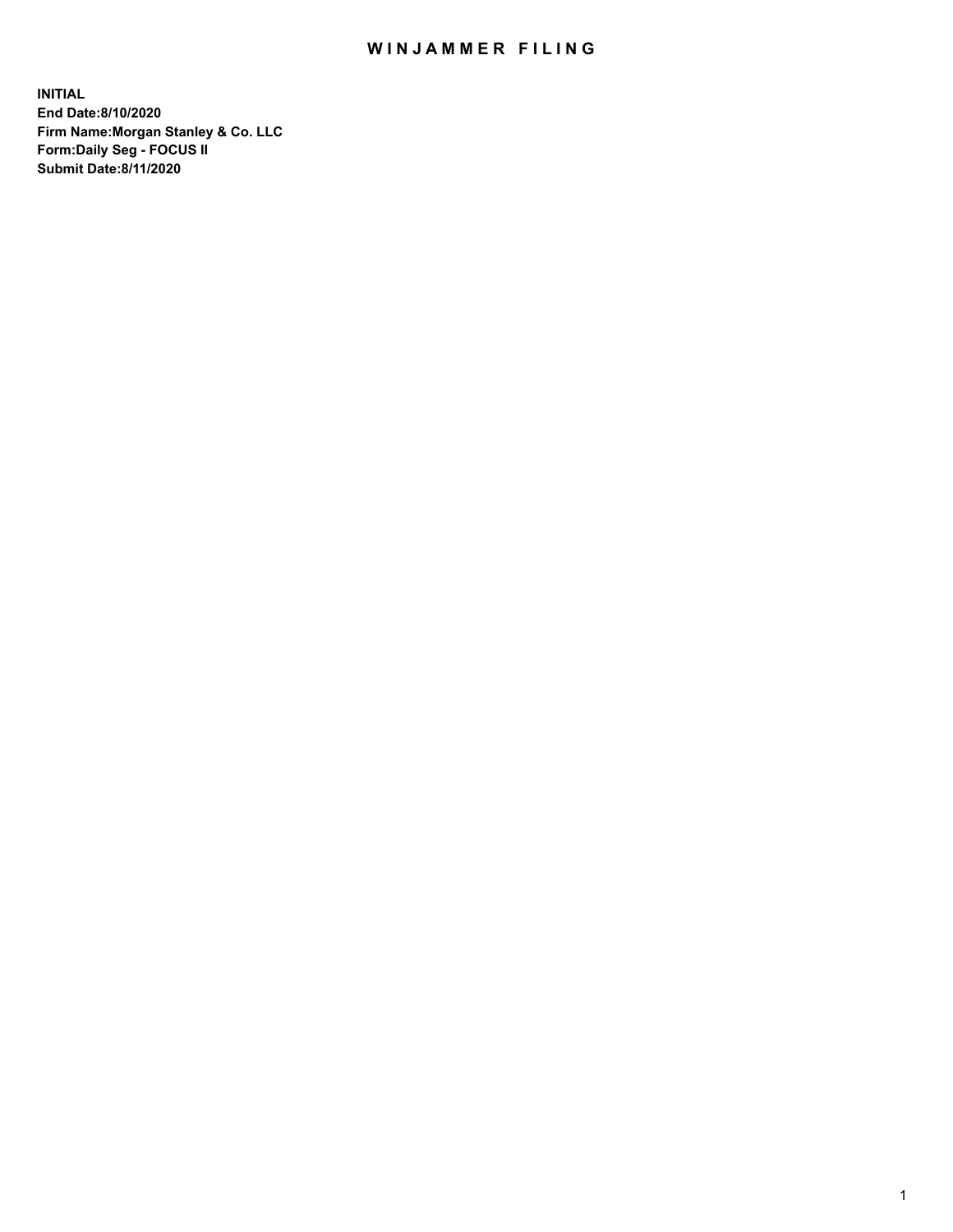**INITIAL End Date:8/10/2020 Firm Name:Morgan Stanley & Co. LLC Form:Daily Seg - FOCUS II Submit Date:8/11/2020 Daily Segregation - Cover Page**

| Name of Company                                                                                                                                                                                                                                                                                                                | Morgan Stanley & Co. LLC                               |
|--------------------------------------------------------------------------------------------------------------------------------------------------------------------------------------------------------------------------------------------------------------------------------------------------------------------------------|--------------------------------------------------------|
| <b>Contact Name</b>                                                                                                                                                                                                                                                                                                            | <b>Ikram Shah</b>                                      |
| <b>Contact Phone Number</b>                                                                                                                                                                                                                                                                                                    | 212-276-0963                                           |
| <b>Contact Email Address</b>                                                                                                                                                                                                                                                                                                   | Ikram.shah@morganstanley.com                           |
| FCM's Customer Segregated Funds Residual Interest Target (choose one):<br>a. Minimum dollar amount: ; or<br>b. Minimum percentage of customer segregated funds required:% ; or<br>c. Dollar amount range between: and; or<br>d. Percentage range of customer segregated funds required between: % and %.                       | 235,000,000<br><u>0</u><br>00<br>0 <sub>0</sub>        |
| FCM's Customer Secured Amount Funds Residual Interest Target (choose one):<br>a. Minimum dollar amount: ; or<br>b. Minimum percentage of customer secured funds required:% ; or<br>c. Dollar amount range between: and; or<br>d. Percentage range of customer secured funds required between:% and%.                           | 140,000,000<br><u>0</u><br><u>00</u><br>0 <sub>0</sub> |
| FCM's Cleared Swaps Customer Collateral Residual Interest Target (choose one):<br>a. Minimum dollar amount: ; or<br>b. Minimum percentage of cleared swaps customer collateral required:% ; or<br>c. Dollar amount range between: and; or<br>d. Percentage range of cleared swaps customer collateral required between:% and%. | 92,000,000<br><u>0</u><br><u>00</u><br>00              |

Attach supporting documents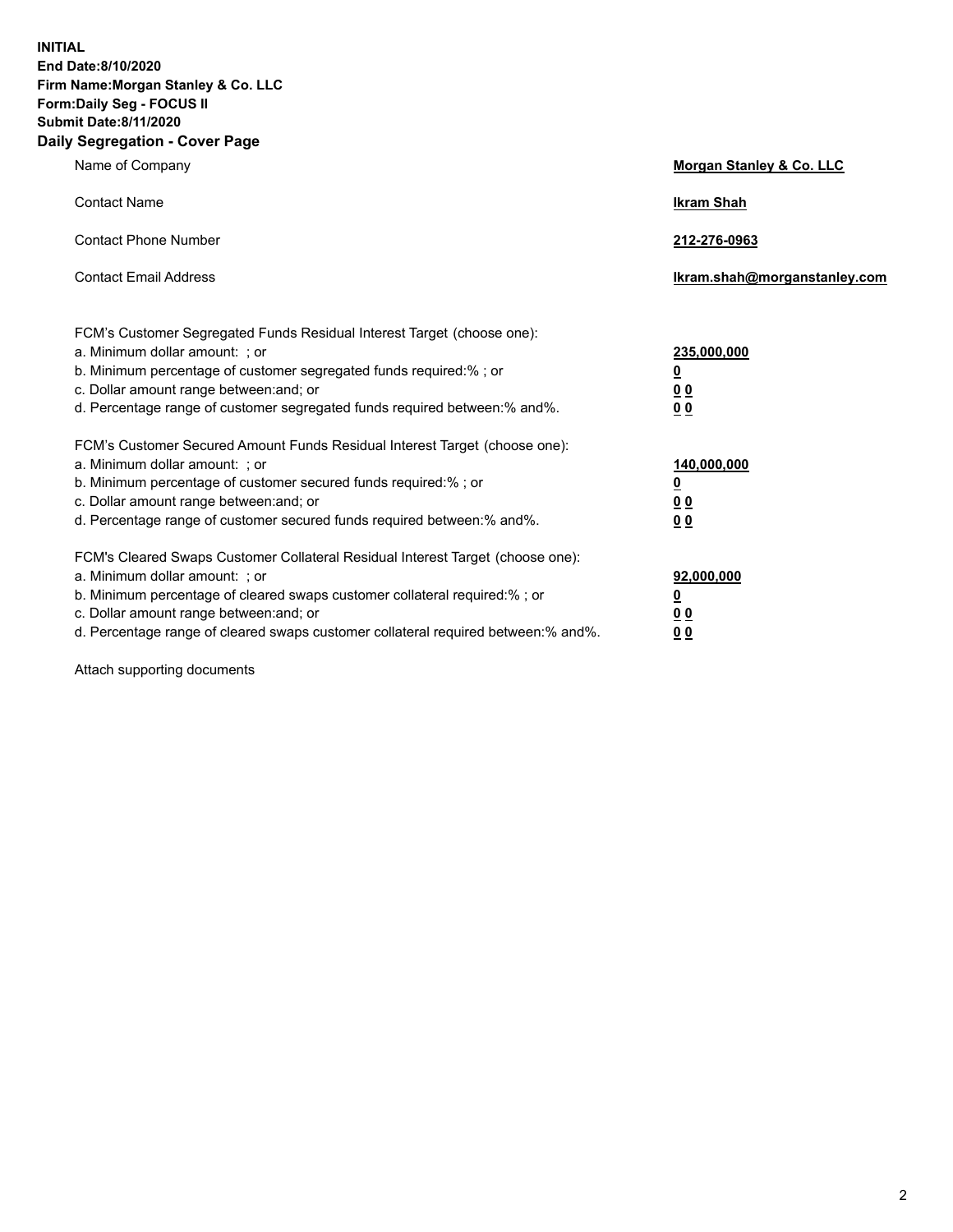|    | <b>INITIAL</b><br>End Date:8/10/2020<br>Firm Name: Morgan Stanley & Co. LLC<br>Form: Daily Seg - FOCUS II<br><b>Submit Date:8/11/2020</b><br><b>Daily Segregation - Secured Amounts</b> |                                                        |
|----|-----------------------------------------------------------------------------------------------------------------------------------------------------------------------------------------|--------------------------------------------------------|
|    | Foreign Futures and Foreign Options Secured Amounts                                                                                                                                     |                                                        |
|    | Amount required to be set aside pursuant to law, rule or regulation of a foreign                                                                                                        | $0$ [7305]                                             |
|    | government or a rule of a self-regulatory organization authorized thereunder                                                                                                            |                                                        |
| 1. | Net ledger balance - Foreign Futures and Foreign Option Trading - All Customers                                                                                                         |                                                        |
|    | A. Cash<br>B. Securities (at market)                                                                                                                                                    | 4,206,387,366 [7315]<br>3,081,765,128 [7317]           |
| 2. | Net unrealized profit (loss) in open futures contracts traded on a foreign board of trade                                                                                               | 779,883,406 [7325]                                     |
| 3. | Exchange traded options                                                                                                                                                                 |                                                        |
|    | a. Market value of open option contracts purchased on a foreign board of trade                                                                                                          | 13,135,074 [7335]                                      |
|    | b. Market value of open contracts granted (sold) on a foreign board of trade                                                                                                            | $-16,427,787$ [7337]                                   |
| 4. | Net equity (deficit) (add lines 1.2. and 3.)                                                                                                                                            | 8,064,743,187 [7345]                                   |
| 5. | Account liquidating to a deficit and account with a debit balances - gross amount                                                                                                       | 29,515,624 [7351]                                      |
|    | Less: amount offset by customer owned securities                                                                                                                                        | -28,455,449 [7352] 1,060,175<br>[7354]                 |
| 6. | Amount required to be set aside as the secured amount - Net Liquidating Equity                                                                                                          | 8,065,803,362 [7355]                                   |
|    | Method (add lines 4 and 5)                                                                                                                                                              |                                                        |
| 7. | Greater of amount required to be set aside pursuant to foreign jurisdiction (above) or line                                                                                             | 8,065,803,362 [7360]                                   |
|    | 6.                                                                                                                                                                                      |                                                        |
|    | FUNDS DEPOSITED IN SEPARATE REGULATION 30.7 ACCOUNTS                                                                                                                                    |                                                        |
| 1. | Cash in banks                                                                                                                                                                           |                                                        |
|    | A. Banks located in the United States<br>B. Other banks qualified under Regulation 30.7                                                                                                 | 464,487,462 [7500]<br>828,160,420 [7520] 1,292,647,882 |
|    |                                                                                                                                                                                         | [7530]                                                 |
| 2. | Securities                                                                                                                                                                              |                                                        |
|    | A. In safekeeping with banks located in the United States                                                                                                                               | 419,645,152 <sub>[7540]</sub>                          |
|    | B. In safekeeping with other banks qualified under Regulation 30.7                                                                                                                      | 0 [7560] 419,645,152 [7570]                            |
| 3. | Equities with registered futures commission merchants                                                                                                                                   |                                                        |
|    | A. Cash<br><b>B.</b> Securities                                                                                                                                                         | 22,509,487 [7580]<br>$0$ [7590]                        |
|    | C. Unrealized gain (loss) on open futures contracts                                                                                                                                     | 10,371,337 [7600]                                      |
|    | D. Value of long option contracts                                                                                                                                                       | $0$ [7610]                                             |
|    | E. Value of short option contracts                                                                                                                                                      | 0 [7615] 32,880,824 [7620]                             |
| 4. | Amounts held by clearing organizations of foreign boards of trade                                                                                                                       |                                                        |
|    | A. Cash                                                                                                                                                                                 | $0$ [7640]                                             |
|    | <b>B.</b> Securities                                                                                                                                                                    | $0$ [7650]                                             |
|    | C. Amount due to (from) clearing organization - daily variation<br>D. Value of long option contracts                                                                                    | $0$ [7660]<br>$0$ [7670]                               |
|    | E. Value of short option contracts                                                                                                                                                      | 0 [7675] 0 [7680]                                      |
| 5. | Amounts held by members of foreign boards of trade                                                                                                                                      |                                                        |
|    | A. Cash                                                                                                                                                                                 | 3,108,045,910 [7700]                                   |
|    | <b>B.</b> Securities                                                                                                                                                                    | 2,662,119,976 [7710]                                   |
|    | C. Unrealized gain (loss) on open futures contracts                                                                                                                                     | 769,512,069 [7720]                                     |
|    | D. Value of long option contracts                                                                                                                                                       | 13,135,074 [7730]                                      |
|    | E. Value of short option contracts                                                                                                                                                      | -16,427,787 [7735] 6,536,385,242                       |
| 6. | Amounts with other depositories designated by a foreign board of trade                                                                                                                  | [7740]<br>$0$ [7760]                                   |
| 7. | Segregated funds on hand                                                                                                                                                                | $0$ [7765]                                             |
| 8. | Total funds in separate section 30.7 accounts                                                                                                                                           | 8,281,559,100 [7770]                                   |
| 9. | Excess (deficiency) Set Aside for Secured Amount (subtract line 7 Secured Statement                                                                                                     | 215,755,738 [7380]                                     |
|    | Page 1 from Line 8)                                                                                                                                                                     |                                                        |

- 10. Management Target Amount for Excess funds in separate section 30.7 accounts **140,000,000** [7780]
- 11. Excess (deficiency) funds in separate 30.7 accounts over (under) Management Target **75,755,738** [7785]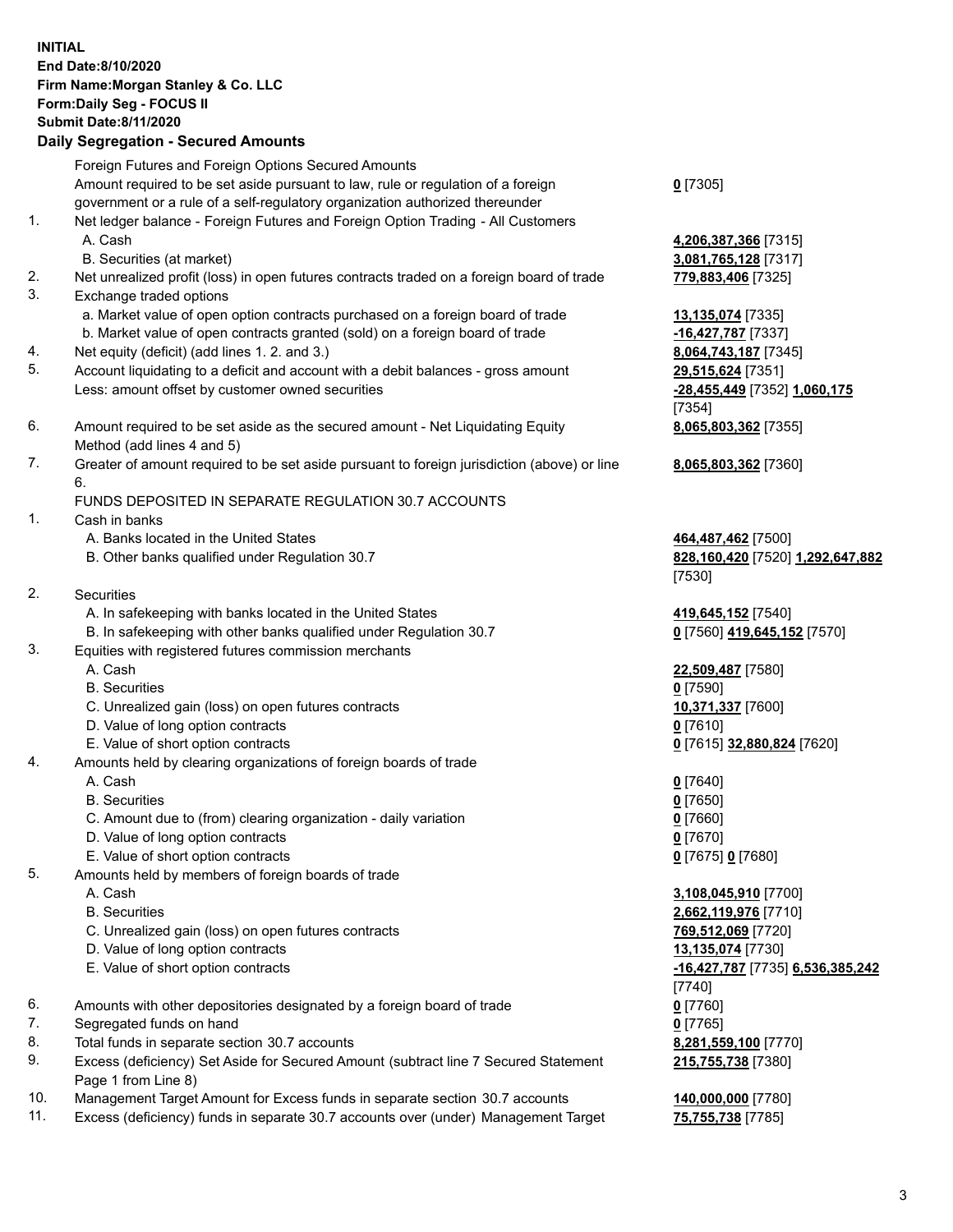**INITIAL End Date:8/10/2020 Firm Name:Morgan Stanley & Co. LLC Form:Daily Seg - FOCUS II Submit Date:8/11/2020 Daily Segregation - Segregation Statement** SEGREGATION REQUIREMENTS(Section 4d(2) of the CEAct) 1. Net ledger balance A. Cash **12,969,419,470** [7010] B. Securities (at market) **8,820,630,703** [7020] 2. Net unrealized profit (loss) in open futures contracts traded on a contract market **4,131,770,351** [7030] 3. Exchange traded options A. Add market value of open option contracts purchased on a contract market **531,289,436** [7032] B. Deduct market value of open option contracts granted (sold) on a contract market **-467,221,875** [7033] 4. Net equity (deficit) (add lines 1, 2 and 3) **25,985,888,085** [7040] 5. Accounts liquidating to a deficit and accounts with debit balances - gross amount **215,390,129** [7045] Less: amount offset by customer securities **-212,154,105** [7047] **3,236,024** [7050] 6. Amount required to be segregated (add lines 4 and 5) **25,989,124,109** [7060] FUNDS IN SEGREGATED ACCOUNTS 7. Deposited in segregated funds bank accounts A. Cash **4,676,925,218** [7070] B. Securities representing investments of customers' funds (at market) **0** [7080] C. Securities held for particular customers or option customers in lieu of cash (at market) **1,051,406,042** [7090] 8. Margins on deposit with derivatives clearing organizations of contract markets A. Cash **12,794,641,351** [7100] B. Securities representing investments of customers' funds (at market) **0** [7110] C. Securities held for particular customers or option customers in lieu of cash (at market) **7,769,224,661** [7120] 9. Net settlement from (to) derivatives clearing organizations of contract markets **19,638,349** [7130] 10. Exchange traded options A. Value of open long option contracts **531,289,436** [7132] B. Value of open short option contracts **-467,221,875** [7133] 11. Net equities with other FCMs A. Net liquidating equity **24,877,854** [7140] B. Securities representing investments of customers' funds (at market) **0** [7160] C. Securities held for particular customers or option customers in lieu of cash (at market) **0** [7170] 12. Segregated funds on hand **0** [7150] 13. Total amount in segregation (add lines 7 through 12) **26,400,781,036** [7180] 14. Excess (deficiency) funds in segregation (subtract line 6 from line 13) **411,656,927** [7190] 15. Management Target Amount for Excess funds in segregation **235,000,000** [7194]

- 16. Excess (deficiency) funds in segregation over (under) Management Target Amount
	- Excess

**176,656,927** [7198]